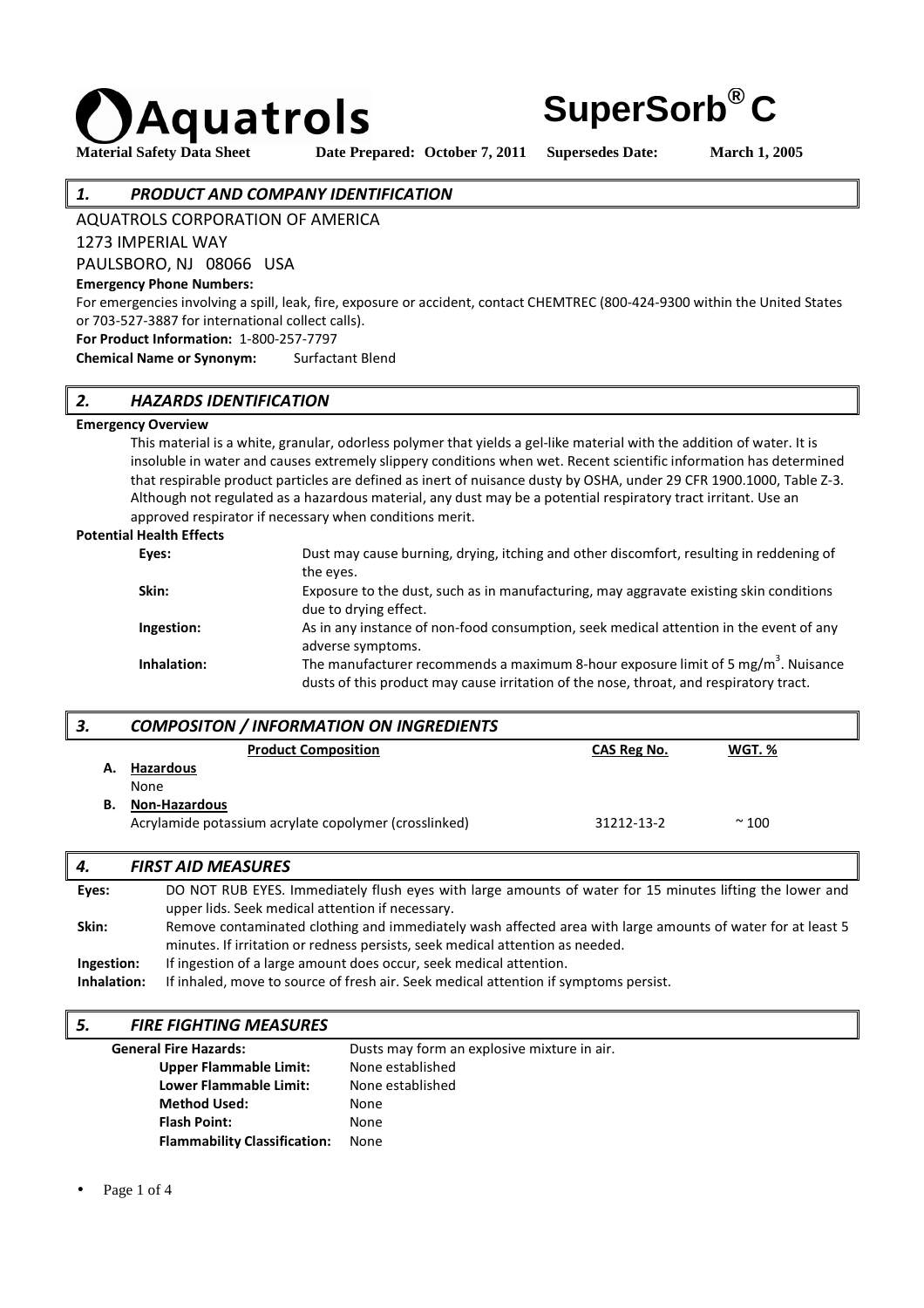



Material Safety Data Sheet Date Prepared: October 7, 2011 Supersedes Date: March 1, 2005

| <b>Hazardous Combustion Products:</b>        | On thermal decomposition, oxides of carbon and nitrogen.                     |
|----------------------------------------------|------------------------------------------------------------------------------|
| <b>Extinguishing Media:</b>                  | Dry chemical, foam, carbon dioxide, water fog. Extremely slippery conditions |
|                                              | are created if spilled product comes in contact with water.                  |
| <b>Fire Fighting Equipment/Instructions:</b> | Firefighters should wear full protection clothing including self contained   |
|                                              | breathing apparatus.                                                         |

| <b>ACCIDENTAL RELEASE MEASURES</b><br>6. |                                                                                                                                                                                                                                                                                  |  |
|------------------------------------------|----------------------------------------------------------------------------------------------------------------------------------------------------------------------------------------------------------------------------------------------------------------------------------|--|
| <b>Containment</b>                       | Keep any traffic in the area of a spill to a minimum. Use caution after contact with water as                                                                                                                                                                                    |  |
| <b>Procedures:</b>                       | extremely slippery conditions will result. This is a non-hazardous waste suitable for disposal in an<br>approved solid waste landfill.                                                                                                                                           |  |
| <b>Clean-Up Procedures:</b>              | Use caution after contact of product with water as extremely slippery conditions will result.<br>Residuals may be flushed with water into the drain for normal wastewater treatment. This is a<br>non-hazardous waste suitable for disposal in an approved solid waste landfill. |  |
| <b>Evacuation Procedures:</b>            | None required.                                                                                                                                                                                                                                                                   |  |
| <b>Special Procedures:</b>               | Avoid respirable dust inhalation during clean-up. Wear appropriate respirator.                                                                                                                                                                                                   |  |

#### *7. HANDLING AND STORAGE*

**Handling Procedures:** Handle as an eye and respiratory tract irritant. **Storage Procedures:** Store in a dry, closed container.

## *8. EXPOSURE CONTROLS / PERSONAL PROTECTION*

#### **Exposure Guidelines:**

| <b>General Product Information:</b>   | This product is not regulated as a hazardous material. However, the manufacturer<br>recognizes the potential that nuisance dust may cause respiratory tract irritation and<br>recommends an eight-hour exposure limit of 5 mg/ $g^3$ . It is also recommended that an<br>approved respirator be used to avoid nuisance dust. |
|---------------------------------------|------------------------------------------------------------------------------------------------------------------------------------------------------------------------------------------------------------------------------------------------------------------------------------------------------------------------------|
| <b>Component Exposure Limits:</b>     | No information is available.                                                                                                                                                                                                                                                                                                 |
| <b>Engineering Controls:</b>          | Provide local exhaust ventilation to maintain worker exposure to less than 5 mg/m <sup>3</sup><br>over an eight-hour period.                                                                                                                                                                                                 |
| <b>Personal Protective Equipment:</b> |                                                                                                                                                                                                                                                                                                                              |
| Eyes/Face:                            | Wear safety glasses with side shields or splash goggles.                                                                                                                                                                                                                                                                     |
| Skin:                                 | Use impervious gloves when handling the product in the manufacturing environment.                                                                                                                                                                                                                                            |
| Respiratory:                          | Use a NIOSH approved HEPA filter, or supplied air respirators when exposures reach<br>the OSHA established PELs.                                                                                                                                                                                                             |
| General:                              | Obey reasonable safety precautions and practice good housekeeping. Wash<br>thoroughly after handling.                                                                                                                                                                                                                        |

#### *9. PHYSICAL AND CHEMICAL PROPERTIES*

| <b>Physical State:</b>        | Solid                    |
|-------------------------------|--------------------------|
| Appearance:                   | White powder             |
| Odor:                         | None                     |
| pH:                           | 6.75 $(1 g/l)$ in water) |
| <b>Vapor Pressure:</b>        | <15 mm Hg@20°C (68°F)    |
| <b>Vapor Density:</b>         | Not established          |
| <b>Boiling Point:</b>         | Not established          |
| <b>Freezing Point:</b>        | Not established          |
| <b>Melting Point:</b>         | >199°C (390°F)           |
| <b>Flashpoint and Method:</b> | Not established          |
| <b>Solubility in Water:</b>   | Essential insoluble      |
| <b>Bulk Density</b>           | $\approx$ 660 kg/m       |

Page 2 of 4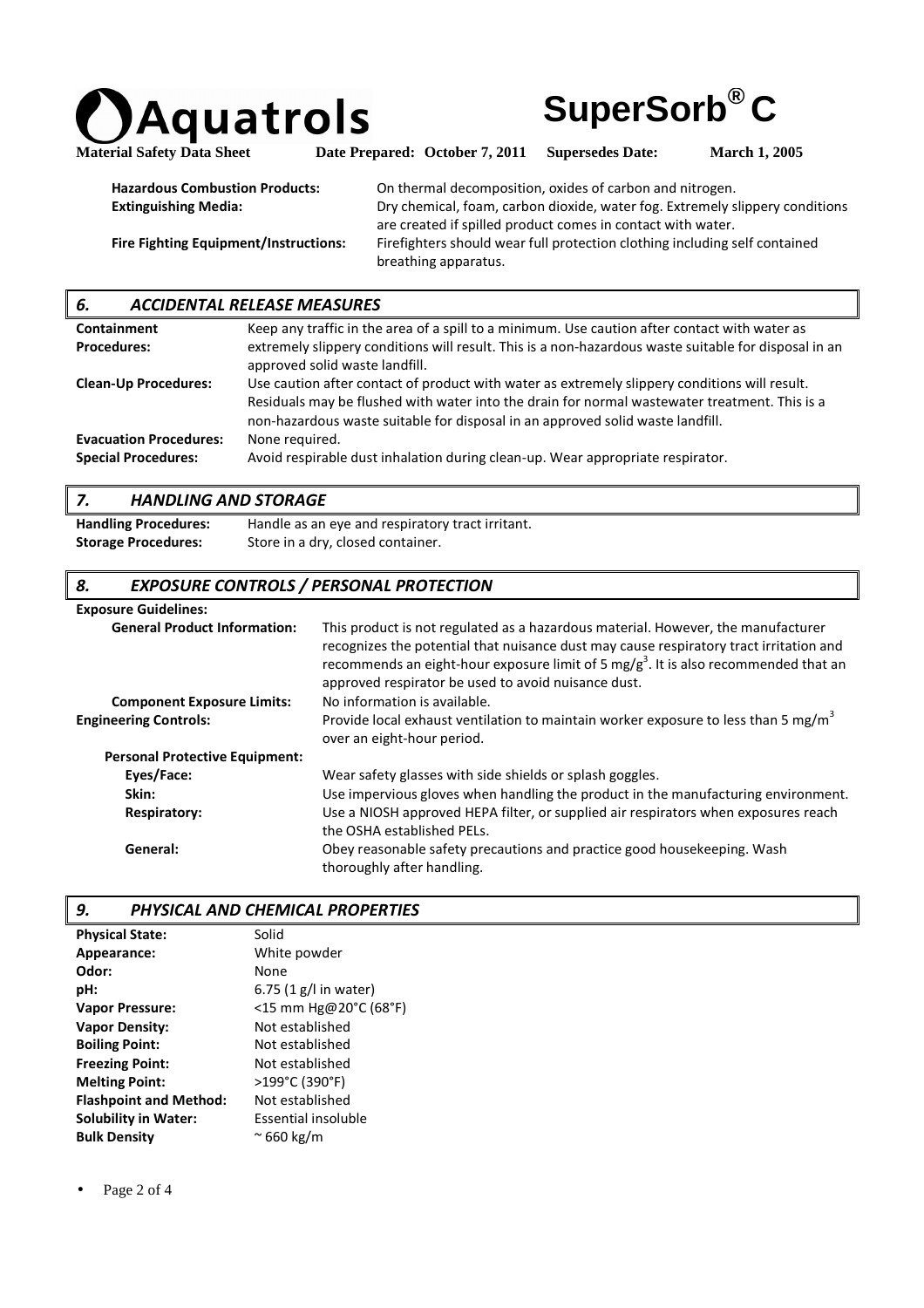

**SuperSorb® C**

Material Safety Data Sheet Date Prepared: October 7, 2011 Supersedes Date: March 1, 2005

**Specific Gravity:**  $\sim 0.7$  g/cm Particle Size: 200 – 4000 microns

# *10. STABILITY AND REACTIVITY*  **Chemical Stable:** This material is stable **Chemical Stability: Conditions to Avoid:** None **Incompatibility:** None Hazardous Decomposition: See combustion products Hazardous Polymerization: Will not occur

# *11. TOXICOLOGICAL INFORMATION*

| <b>Acute and Chronic Toxicity:</b>                  | <b>General Product Information</b>                                                                                                                                                               |
|-----------------------------------------------------|--------------------------------------------------------------------------------------------------------------------------------------------------------------------------------------------------|
|                                                     | This product is not regulated as a hazardous material. However, the manufacturer recognizes                                                                                                      |
|                                                     | that nuisance dust may cause respiratory tract irritation and recommends an eight-hour<br>exposure limit of 5 mg/mm <sup>3</sup> . It is also recommended that an approved respirator be used to |
|                                                     | avoid nuisance dust.                                                                                                                                                                             |
| Acute Toxicity-LD <sub>50</sub> /LC <sub>50</sub> : |                                                                                                                                                                                                  |
| <b>Oral Toxicity:</b>                               | $LD_{50}$ rat >5000 mg/kg (3% solution): Method: OECD No. 401-Limit test                                                                                                                         |
| <b>Dermal Toxicity:</b>                             | $LD_{50}$ rat >2000 mg/kg; Method: OECD No. 402-Limit test                                                                                                                                       |
| <b>Skin Irritation:</b>                             | Rabbit: No irritation. Method OECD No. 404                                                                                                                                                       |
| Eye irritation:                                     | Rabbit: No irritation. Method OECD No. 405                                                                                                                                                       |
| Sensitization:                                      | Guinea pig: No sensitization. Method: OECD No. 406                                                                                                                                               |
|                                                     | Acute inhalation of respirable dust may cause irritation of the upper respiratory tract and lungs.                                                                                               |
| Carcinogenicity:                                    | General Product Information: This material is not listed as a carcinogen by IARC, NTP, or                                                                                                        |
|                                                     | OSHA.                                                                                                                                                                                            |
| <b>Component Carcinogenicity:</b>                   | No information is available                                                                                                                                                                      |
| <b>Chronic Toxicity:</b>                            | No information is available                                                                                                                                                                      |
| Mutagenicity:                                       | Not a mutagenic in <i>in vitro</i> tests: OECD No. 471 and OECD No. 476                                                                                                                          |

# *12. ECOLOGICAL INFORMATION*

| Ecotoxicity:                          | <b>General Product Information</b>                                                                                                                                                                                                                                                                                                                                                                                              |
|---------------------------------------|---------------------------------------------------------------------------------------------------------------------------------------------------------------------------------------------------------------------------------------------------------------------------------------------------------------------------------------------------------------------------------------------------------------------------------|
| Ciliate toxicity:                     | Tetrahymenda pyriformis: $EC_{50}$ >6000 mg/l 24 hr exposure                                                                                                                                                                                                                                                                                                                                                                    |
| <b>Bacterial toxicity:</b>            | Ps. putida: $EC_{50}$ >8000 mg/l 24 hr                                                                                                                                                                                                                                                                                                                                                                                          |
| Fish toxicity:                        | Leuciscus idus: $LC_{50}$ ~3600 mg/l 96 hr exposure – OECD No. 203                                                                                                                                                                                                                                                                                                                                                              |
|                                       | <i>Brachydanio rerio:</i> LC <sub>50</sub> ~5000 mg/l 96 hr exposure – OECD No. 203                                                                                                                                                                                                                                                                                                                                             |
| <b>Other information:</b>             | Data report in Section 11 and 12 were determined in the Laboratory for Toxicology and                                                                                                                                                                                                                                                                                                                                           |
|                                       | Ecology, Stockhausen Gmbh & Co. KG, Krefeld, Germany                                                                                                                                                                                                                                                                                                                                                                            |
| <b>Component Analysis -</b>           | No information available.                                                                                                                                                                                                                                                                                                                                                                                                       |
| <b>Ecotoxicity - Aquatic Toxicity</b> |                                                                                                                                                                                                                                                                                                                                                                                                                                 |
| <b>Environmental Fate:</b>            | Polyacrylate absorbents are relatively inert in aerobic and anaerobic conditions. They are<br>immobile in landfills and soil systems (>90% retention), with the mobile fraction showing<br>biodegradability. They are also compatible with incineration of municipal solid waste.<br>Incidental down-the-drain disposal of small quantities of this product will not affect the<br>performance of wastewater treatment systems. |

| 13.<br><b>DISPOSAL CONSIDERATIONS</b> |                                                                                                 |
|---------------------------------------|-------------------------------------------------------------------------------------------------|
| <b>US EPA Waste Number and</b>        | <b>General Product Information:</b> This product is a non-hazardous waste material suitable for |
| <b>Descriptions:</b>                  | approved solid waste landfills.                                                                 |
| <b>Component Waste</b>                | No EPA waste numbers are applicable for this product's components.                              |
| <b>Numbers:</b>                       |                                                                                                 |

Page 3 of 4